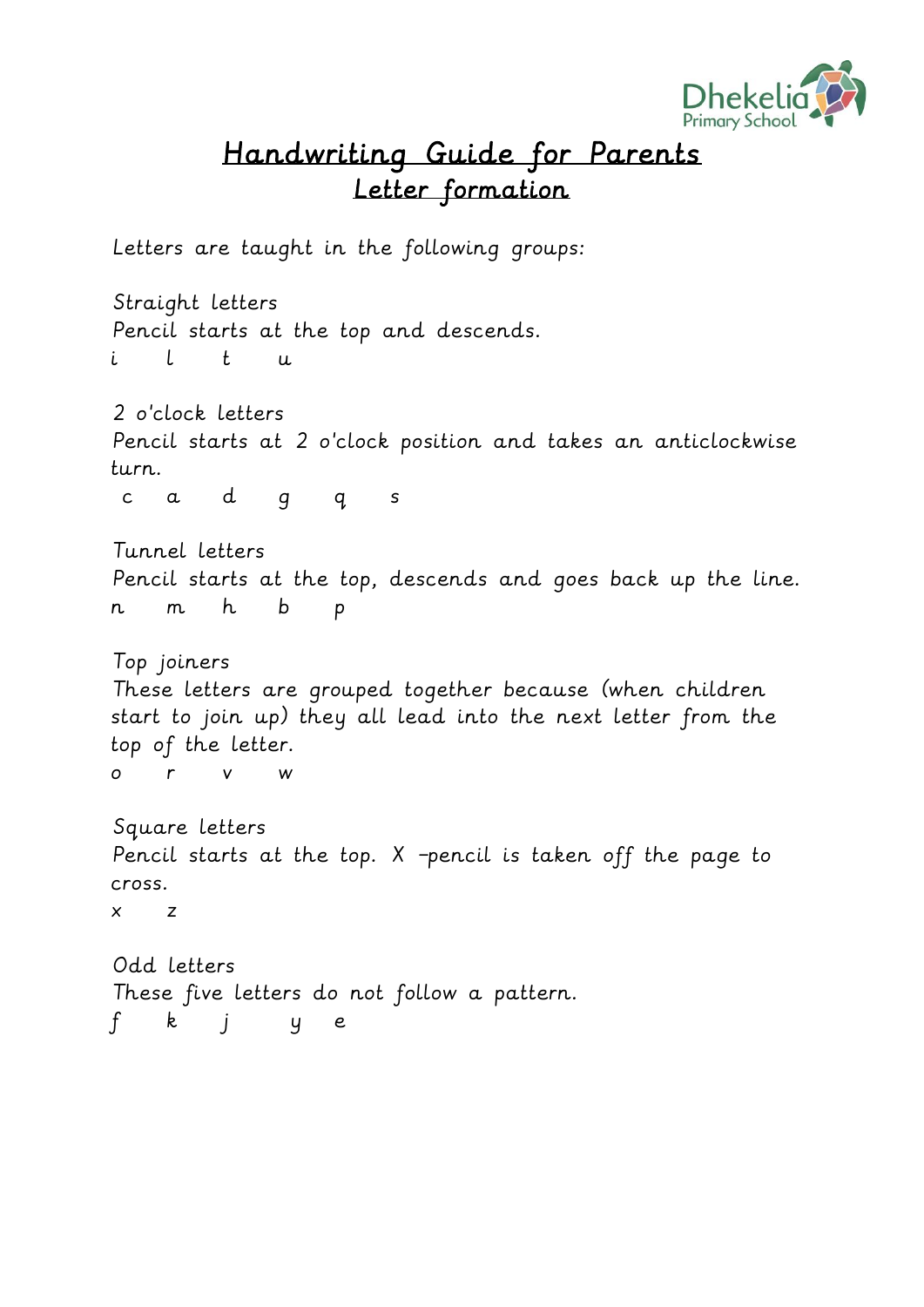| Individual letters<br>are taught using<br>the following<br>sayings which are<br>accompanied by | Saying                                                          | Picture  |
|------------------------------------------------------------------------------------------------|-----------------------------------------------------------------|----------|
| pictures: Sound                                                                                |                                                                 |          |
| m                                                                                              | Down Maisie,<br>mountain, mountain                              | Mountain |
| $\alpha$                                                                                       | Round the apple,<br>down the leaf                               | Apple    |
| S                                                                                              | Slither around the<br>snake                                     | Snake    |
| d                                                                                              | Round the dinosaur's<br>back, up his neck,<br>down his feet     | Dinosaur |
| t                                                                                              | Down the tower and<br>flick, then across the<br>tower.          | Tower    |
|                                                                                                |                                                                 |          |
| Sound                                                                                          | Saying                                                          | Picture  |
| i                                                                                              | Down the insect's<br>body, flick and a dot<br>for the head      | Insect   |
| n                                                                                              | Down Nobby, up over<br>his net and flick                        | Net      |
| p                                                                                              | Down the pirate's<br>plait, up and over his<br>face             | Pirate   |
| g                                                                                              | Round the girl's face,<br>down her hair and<br>five her a curl. | Girl     |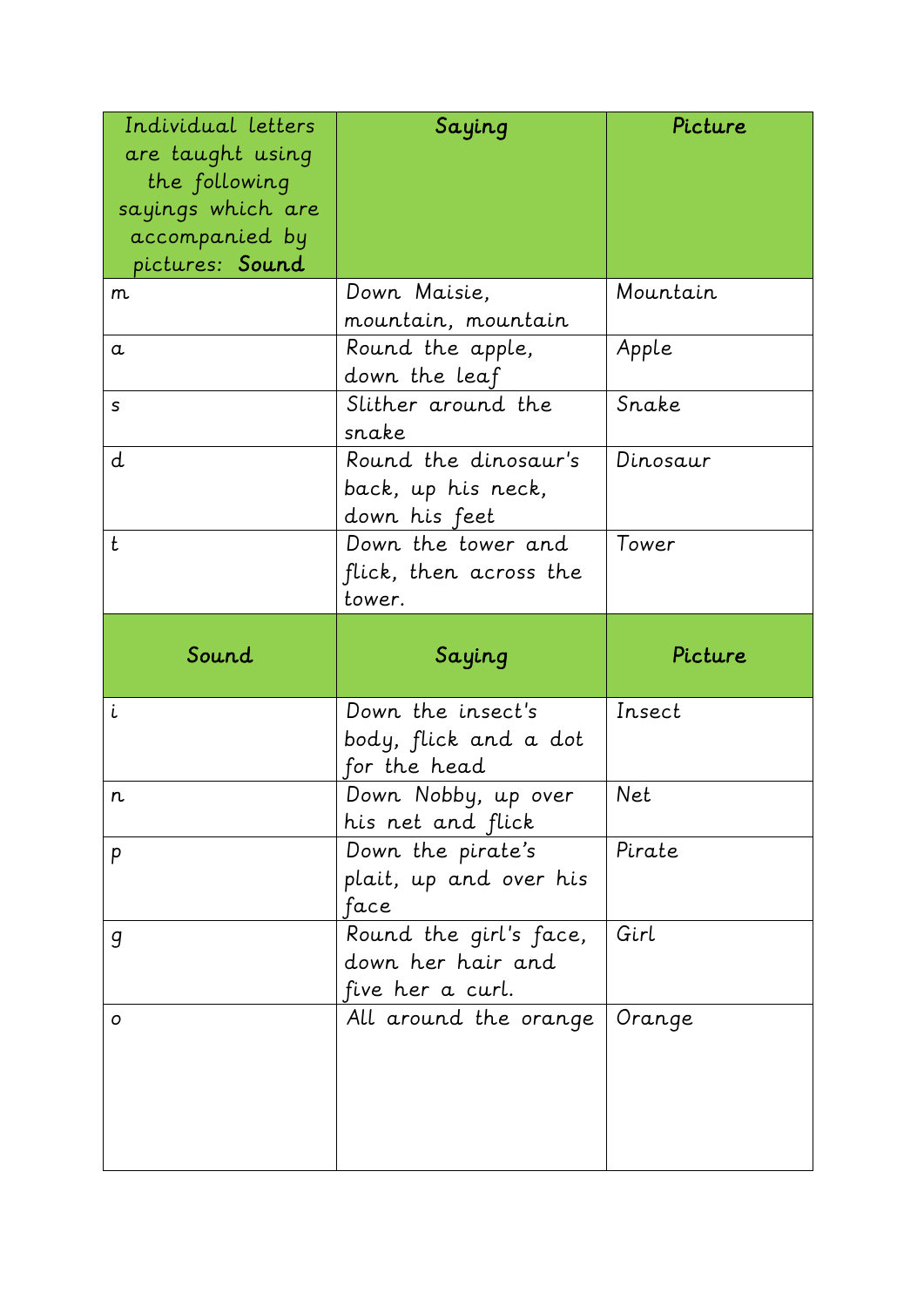| Sound        | Saying                                                                                             | Picture     |
|--------------|----------------------------------------------------------------------------------------------------|-------------|
| $\mathsf{C}$ | Curl around the<br>caterpillar                                                                     | Caterpillar |
| k            | Down the kangaroo's<br>body, pen off, kick in,<br>kick out                                         | Kangaroo    |
| u.           | Down and under the<br>umbrella, up to the<br>top and down to the<br>puddle.                        | Umbrella    |
| b            | Down the laces, up<br>over the toe, touch<br>the heel                                              | Boot        |
| Sound        | Saying                                                                                             | Picture     |
| $\mathbf{f}$ | Down the stem, pen<br>of, and draw the<br>leaves.                                                  | Flower      |
| e            | Slice into the egg, for<br>over the top, then<br>under the egg                                     | Egg         |
| l            | Down the long leg<br>and flick.                                                                    | Leq         |
| h            | Down the horse's head<br>to the hooves, over his                                                   | Horse       |
| sh           | Slither around the<br>snake and flick.<br>Down the horse's head<br>to the hooves, over his<br>back | No picture  |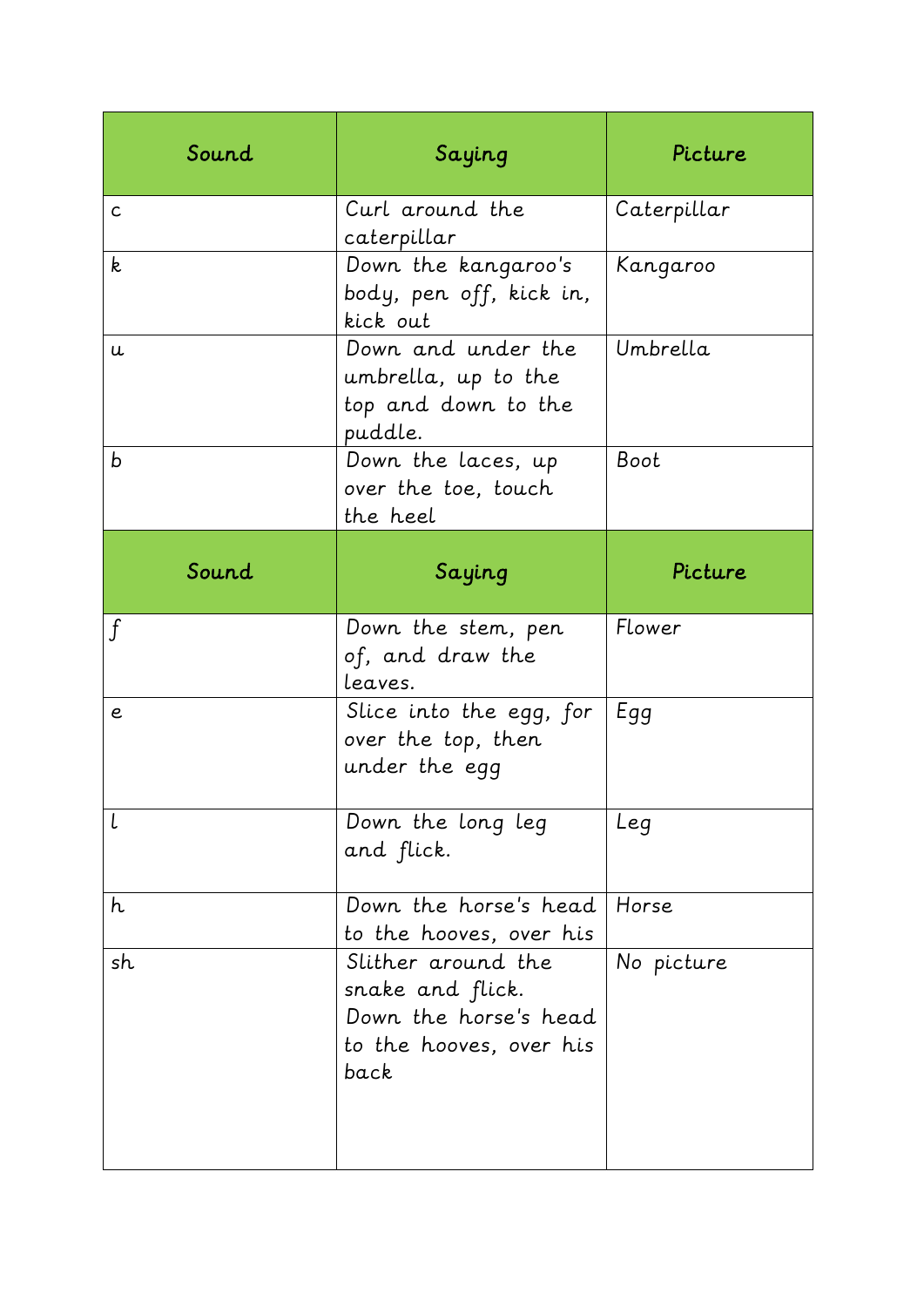| Sound            | Saying                                                                                                             | Picture         |
|------------------|--------------------------------------------------------------------------------------------------------------------|-----------------|
| $\mathsf{r}$     | Down the robot's back,<br>then curl over his arm                                                                   | Robot           |
| $\mathbf{j}$     | Down the jack-in-the<br>box's body, curl and<br>dot.                                                               | Jack-in-the-box |
| v                | Down a wing, up a<br>wing                                                                                          | Vulture         |
| y                | Down a horn, up a<br>horn and under his<br>head.                                                                   | Yak             |
| w                | Down, up, down, up                                                                                                 | Worm.           |
| Sound            | Saying                                                                                                             | Picture         |
| th               | Down the tower and<br>flick, then across the<br>tower.<br>Down the horse's head<br>to the hooves, over his<br>back | No picture      |
| $\boldsymbol{Z}$ | Zig-zag-zig and flick.                                                                                             | Zip             |
| ch               | Curl around the<br>caterpillar and flick.<br>Down the horse's head<br>to the hooves, over his<br>back              | No picture      |
| q                | Round the queen's<br>head, up past her<br>earrings and down<br>her hair and flick.                                 | Queen           |
| X                |                                                                                                                    |                 |